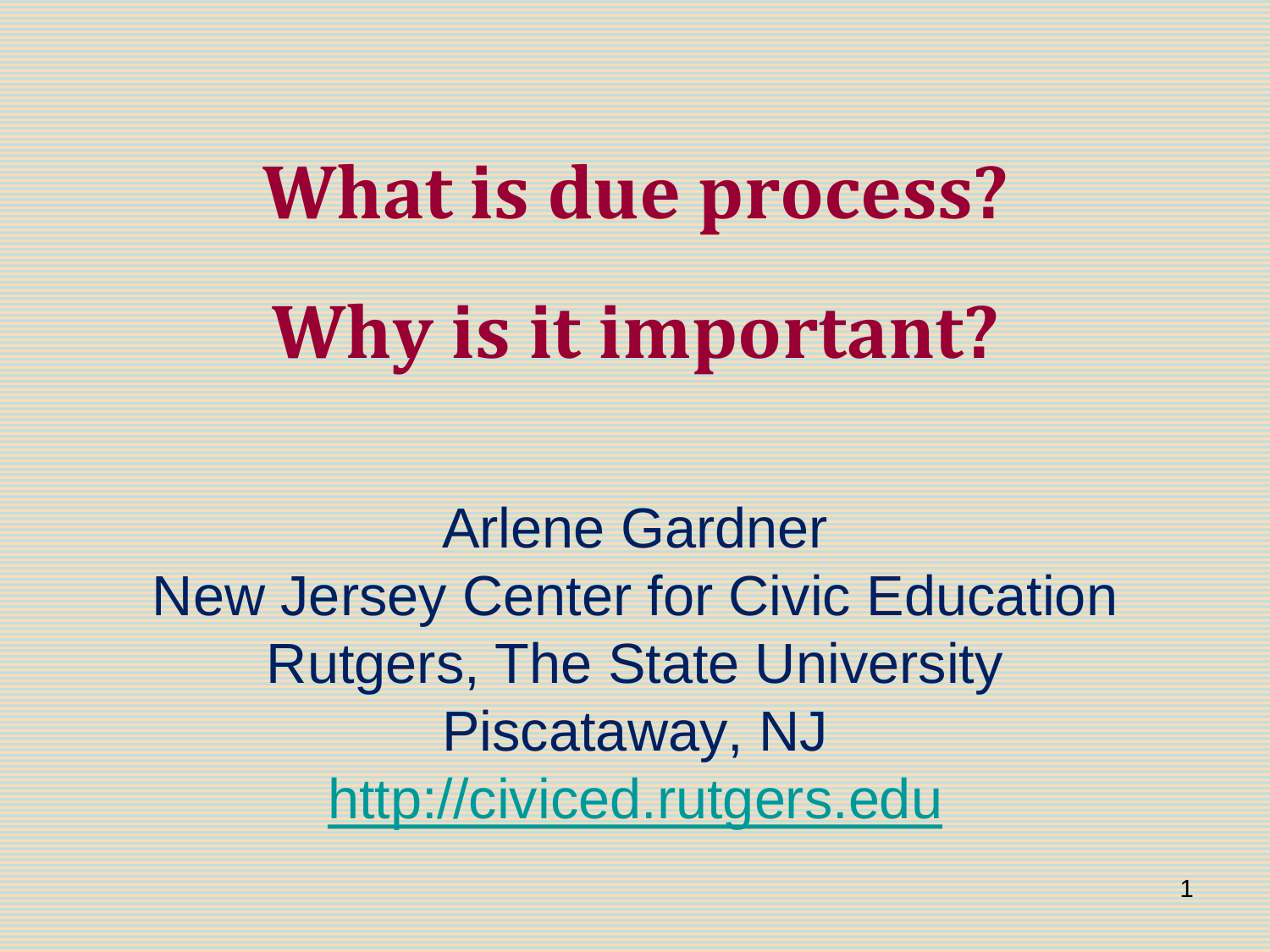### Due Process Clause

#### Fifth Amendment:

"nor be deprived of life, liberty, or property, without due process of law..."

#### Fourteenth Amendment:

"nor shall any State deprive any person of life, liberty, or property, without due process of law:"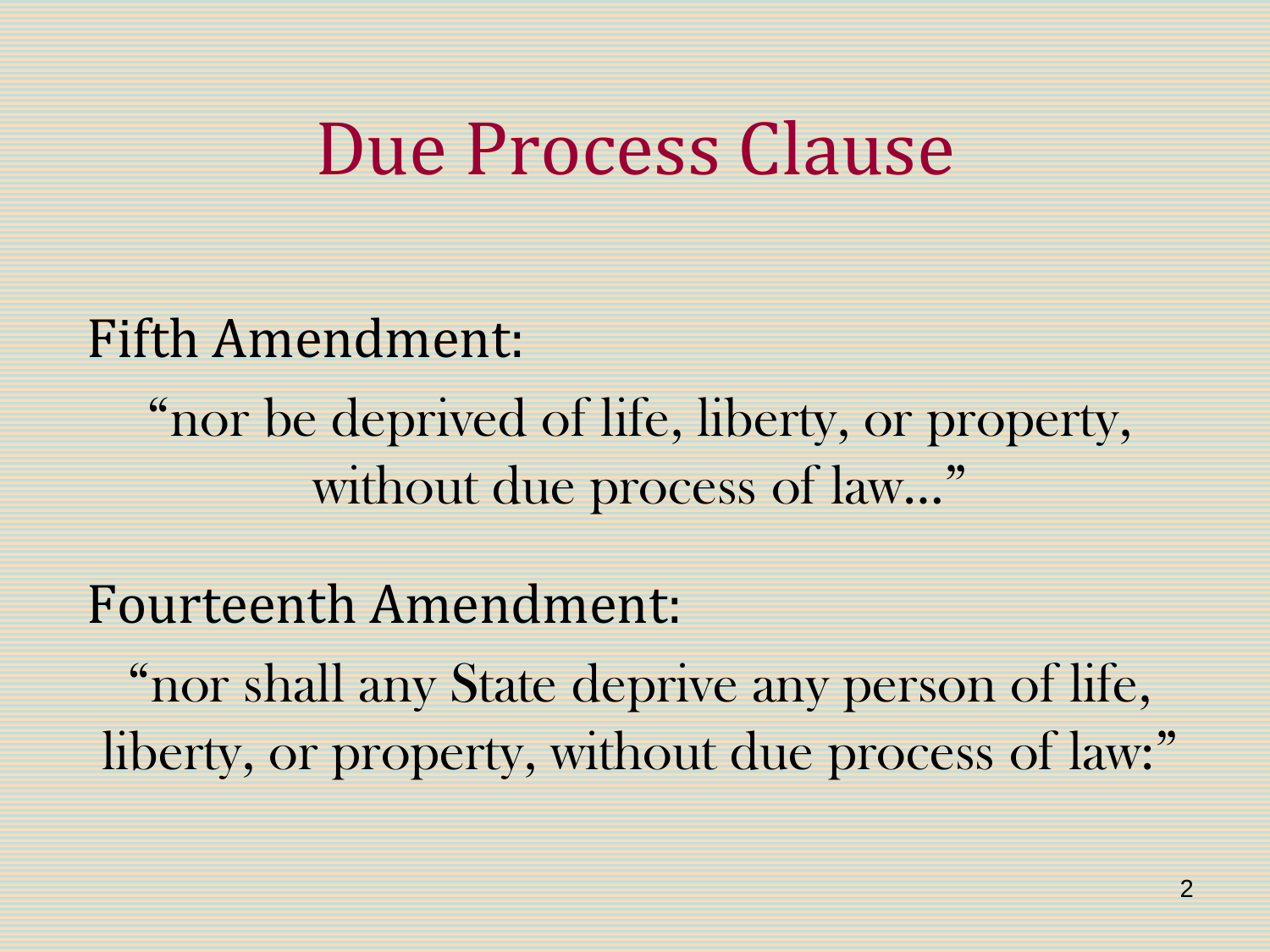#### What are the historical and philosophical sources of due process?

- Magna Carta 1215—King John promised not to imprison, exile, or destroy any free man or his property "except by the lawful judgment of his peers or by the law of the land."
- Magna Carta, which became part of the "law of the land" (along with common law, statutory law and custom) not only required the monarchy to obey the law of the land but also limited how the monarchy could change the law of the land.
- **Fig. 5 From this emerged** 
	- o Writ of habeas corpus (court order that prisoner must be brought before judge to determine if detention is lawful)
	- o Right to a speedy and public trial
	- o Government must follow known and established procedures and may not act arbitrarily in negatively altering or destroying life, liberty or property.
	- o Colonists experienced injustice of general warrants and writs of assistance (power to search & seize property without restrictions) issued by British officials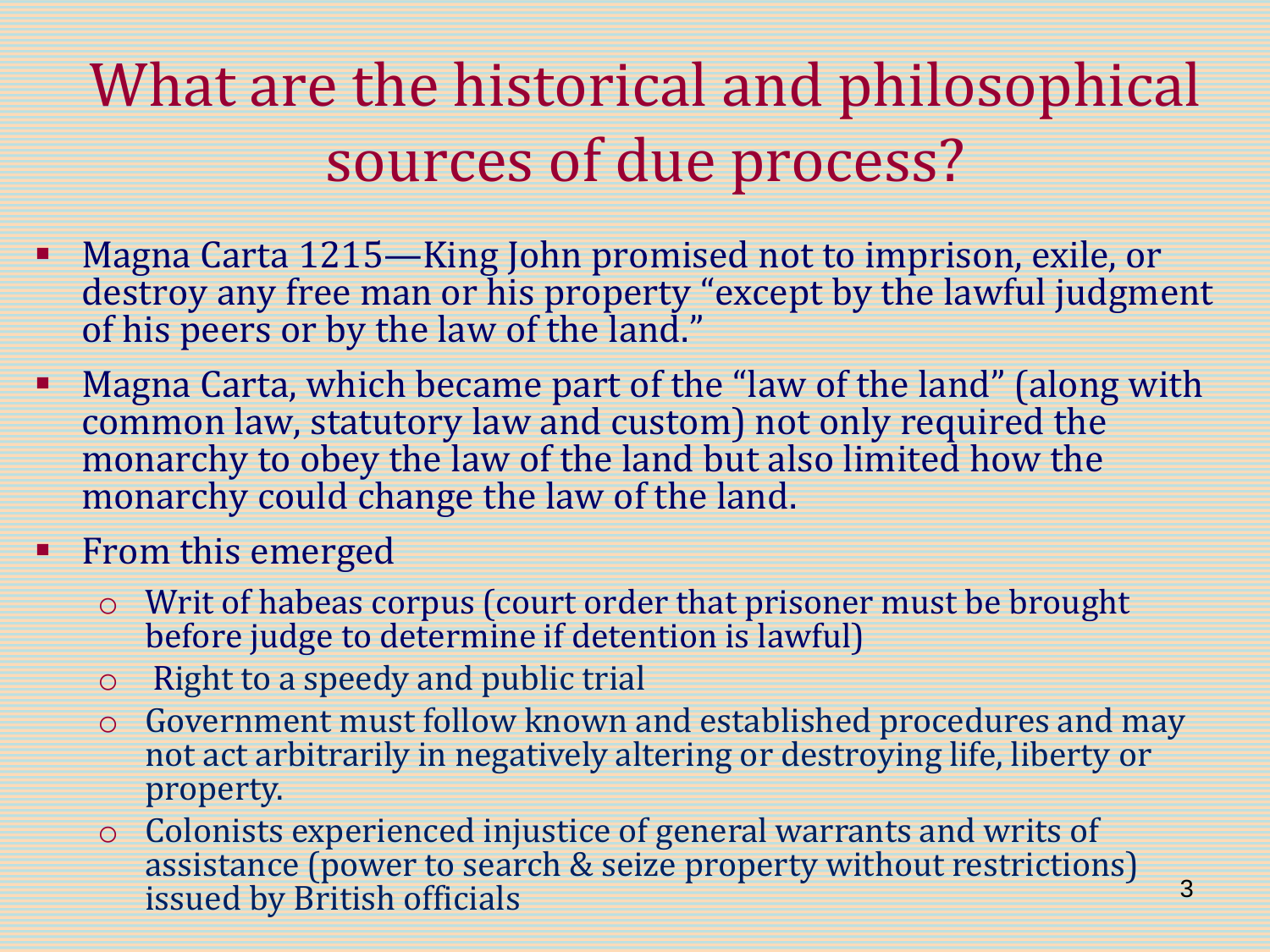# Procedural due process

- Procedural Due Process—deals with the way information is gathered and the fairness of the way a decision is made.
- Members of all branches of government must use fair procedures or methods when carrying out their responsibilities.
- Procedural due process is especially important in criminal trials: the right against unlawful search and seizure (4<sup>th</sup> Amendment), the right to trial by jury (7<sup>th</sup> Amendment), and freedom from self-incrimination (5th Amendment) are all examples of procedural due process.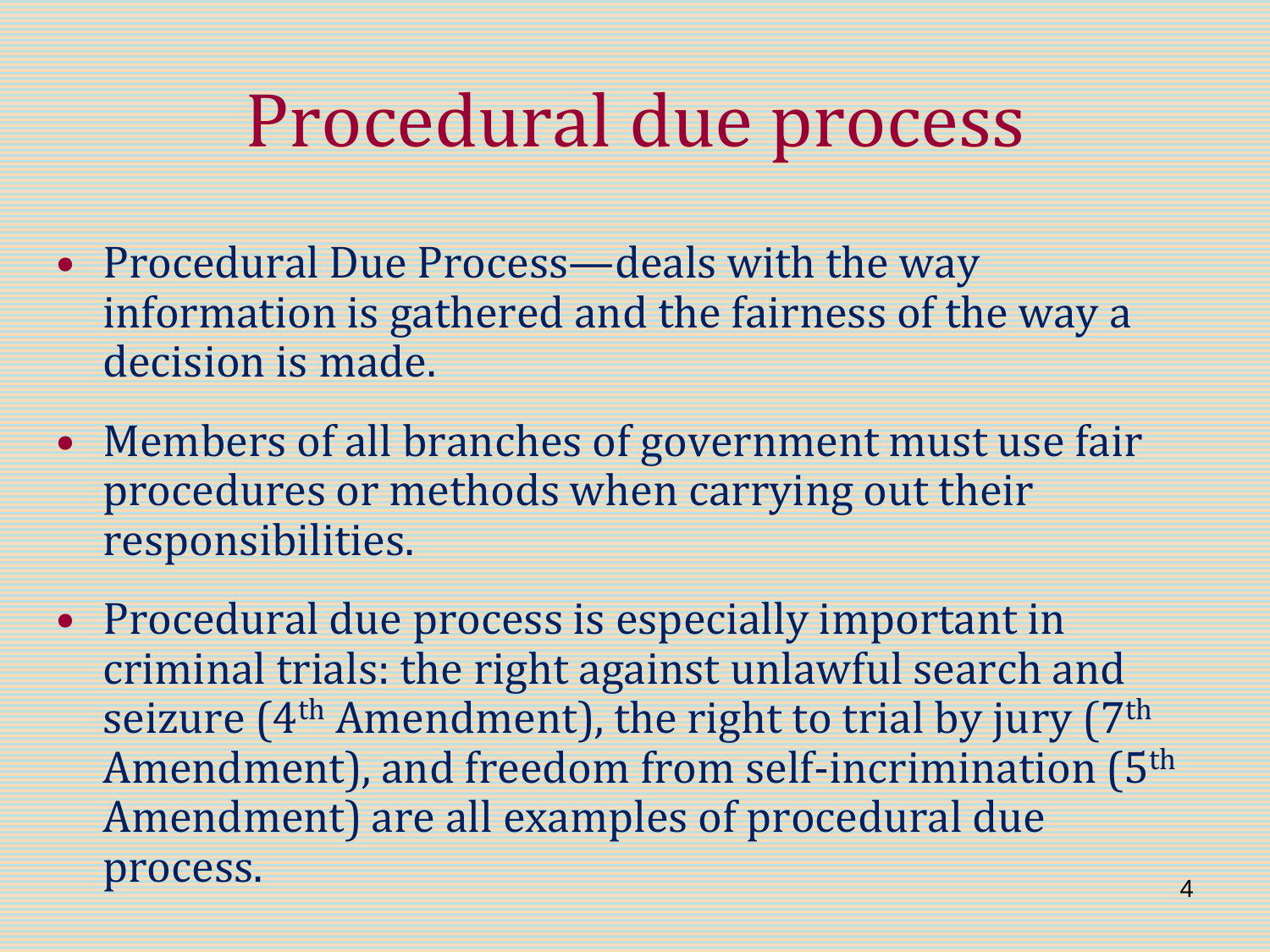# What are fair procedures?

The extent of "due process" depends on the extend of the right involved:

- $\triangleright$  If you my potentially lose your liberty and go to jail, your procedural due process is much greater than if you are a student who has been suspended for a day because of getting into a fight.
- Potential jail term would require a lawyer, a trial, the opportunity to cross examine.
- Suspension would require notice and a hearing.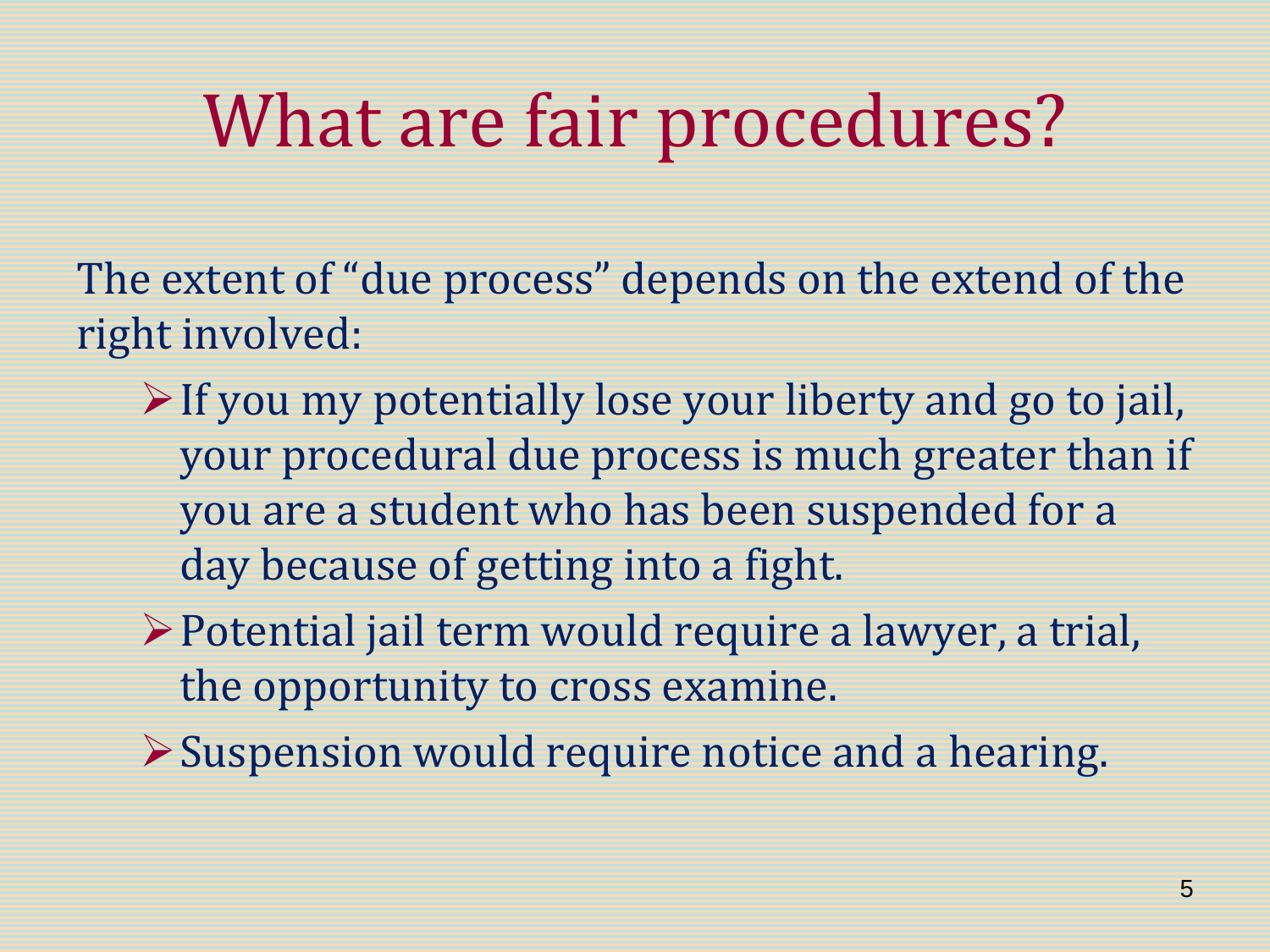# What are fair procedures?

- **√Notice**  $\checkmark$  Opportunity for a fair hearing **✓ Opportunity to present** evidence
- **✓ Opportunity to appeal**

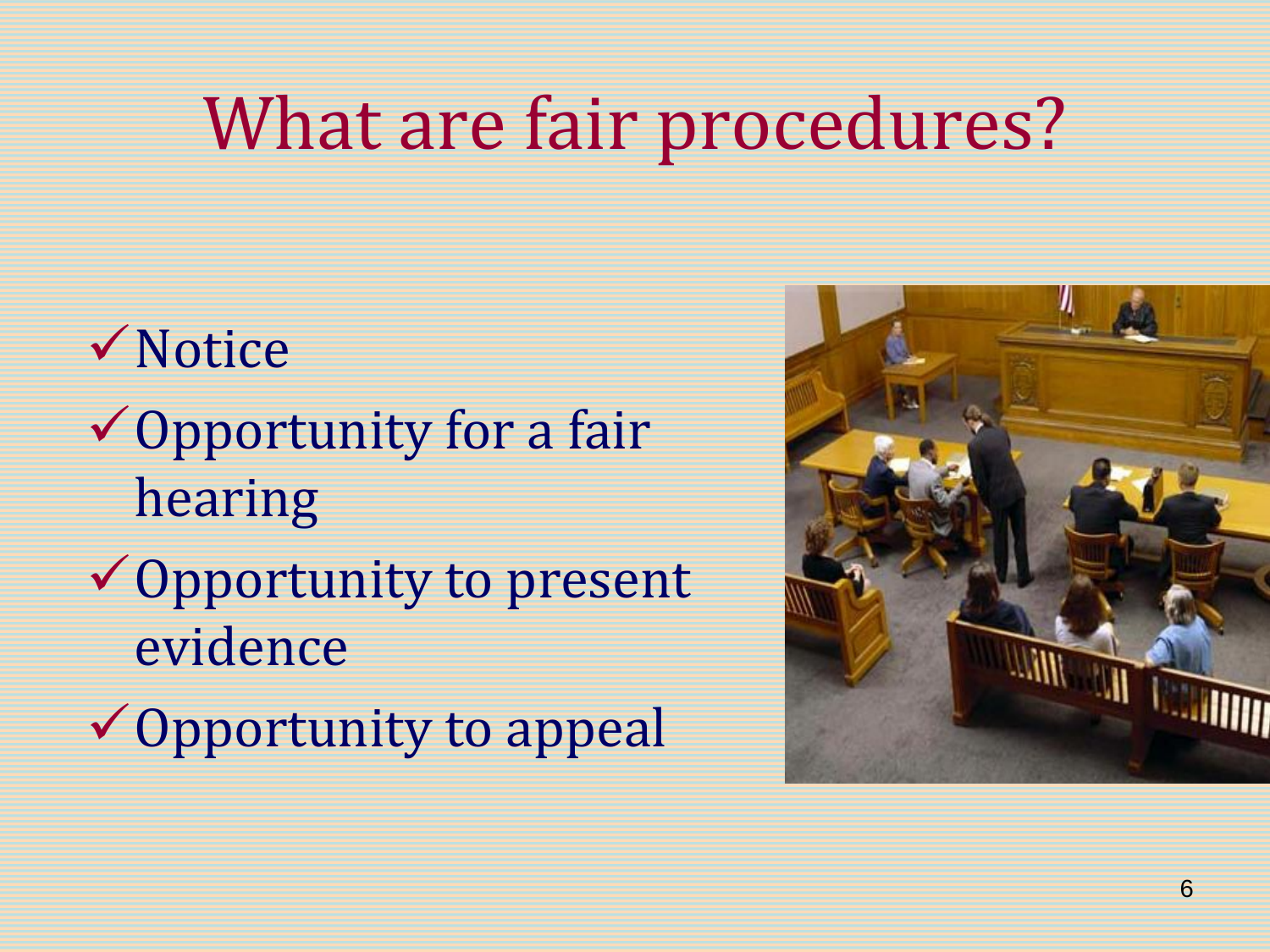## Mock Court Hearing

- From *Foundations of Democracy: Justice* (Center for Civic Education)
- George and Dan Brown (7 and 8 years old) playing in Mr. Dellinger's garage made a fire in a small bbq grill that caught fire on nearby canvas and ended up causing damage to the house and garage.
- Divide into three groups:
	- $\circ$  Group 1 = Judges
	- $\circ$  Group 2 = Attorneys for Mr. Dellinger
	- $\circ$  Group 3 = Attorneys for the Browns
- Provide rules for the hearing and have the three groups prepare for the court hearing
- Or have several simultaneous mini-court hearings with one student from each group in each hearing
- Ask the judges to announce their decisions and to explain their reasons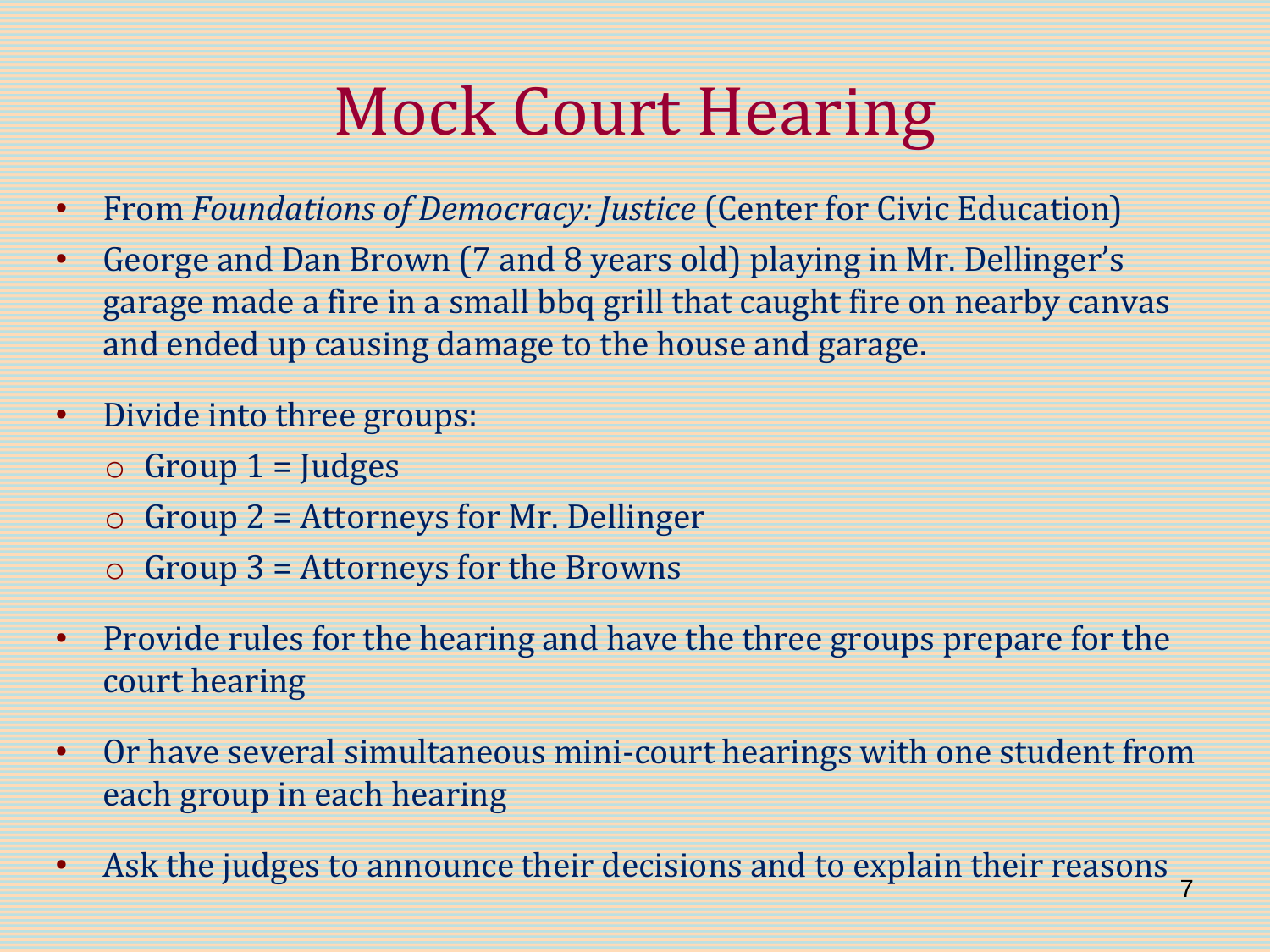### Due Process involves property as well as life and liberty

- **Taxes may only be taken for public purposes**
- Property may be taken by the government only for public purposes
- **Owners of taken property must be fairly compensated**
- In criminal cases, many of the due process protections overlap with procedural protections provided by the 5, 6, 7 and 8<sup>th</sup> Amendments:
	- o Right to a fair and public trial conducted in a competent manner
	- $\circ$  Right to be present at the trial
	- o Right to an impartial jury
	- o Right to be heard in one's own defense
	- o Laws must be written so that a reasonable person can understand what is criminal behavior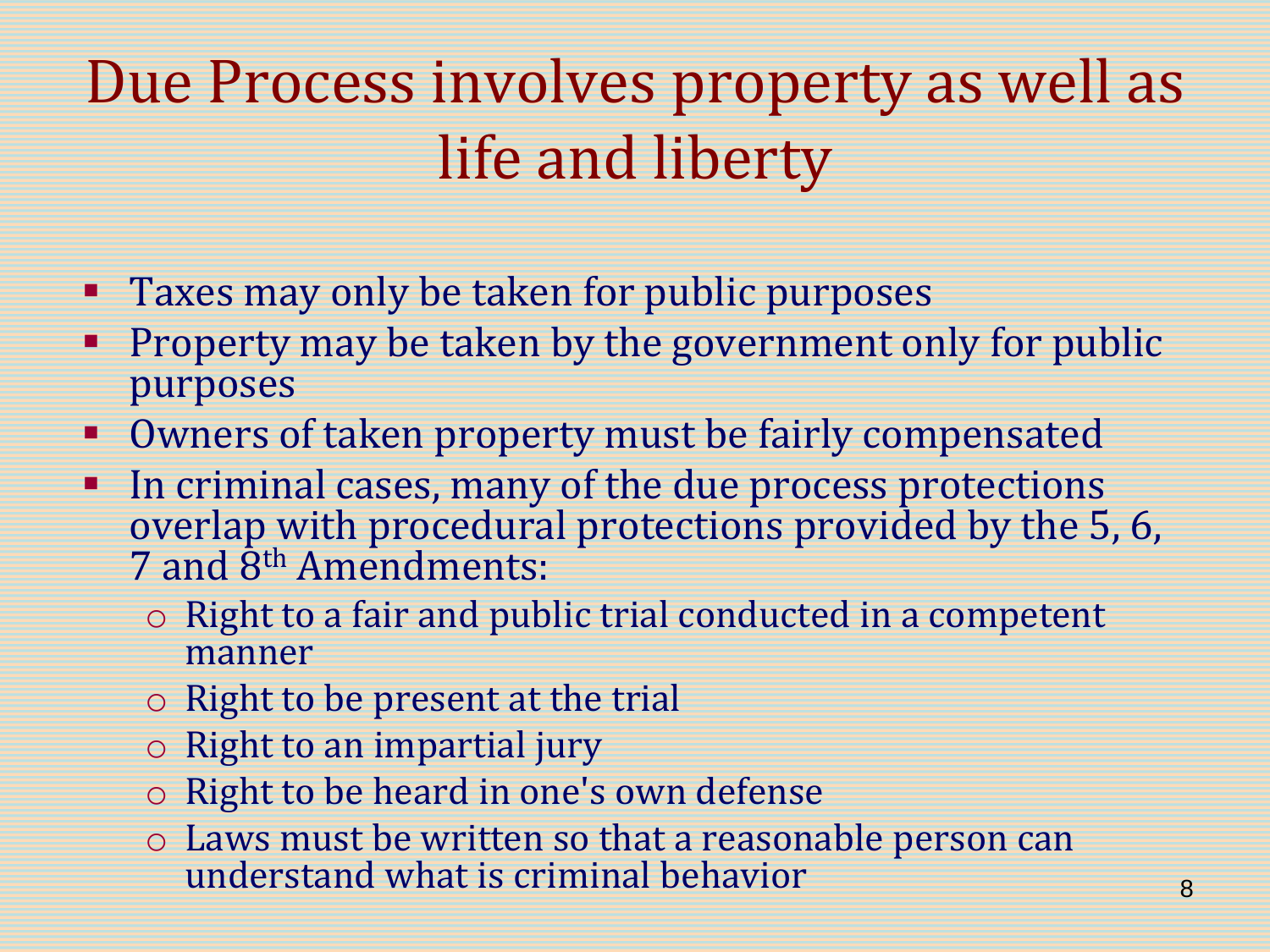#### Substantive due process

- Substantive due process means that the PURPOSE and CONTENT of laws must be constitutional (e.g., the government cannot regulate matters of personal privacy)
- The purpose is to limit the powers of government in order to protect individual rights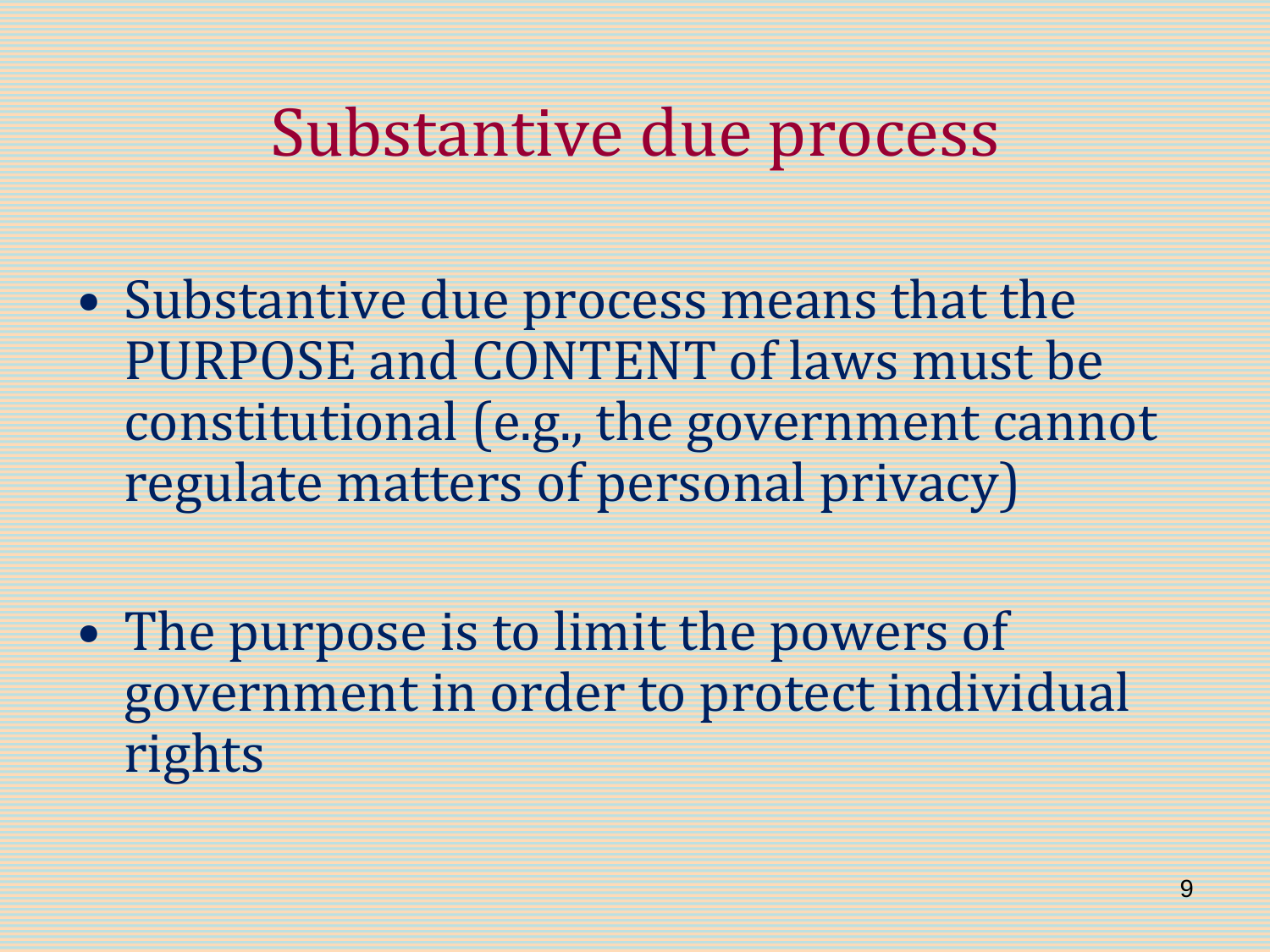### Substantive Due Process

- $\triangleright$  The constitution prohibits certain kinds of laws altogether because some rights are so fundamental that the government must have a compelling reason to interfere with them.
- $\triangleright$  This concept is based on Locke's idea that people have basic natural rights that the government should protect.
- $\triangleright$  Due process is violated "if a practice or rule offends some principle of justice so rooted in the traditions and conscience of our people as to be ranked as fundamental." (*Snyder v. MA*, 1934)
- Courts have viewed the due process clause as embracing those fundamental rights that are "implicit in the concept of ordered liberty" (*Palko v. CT*, 1937)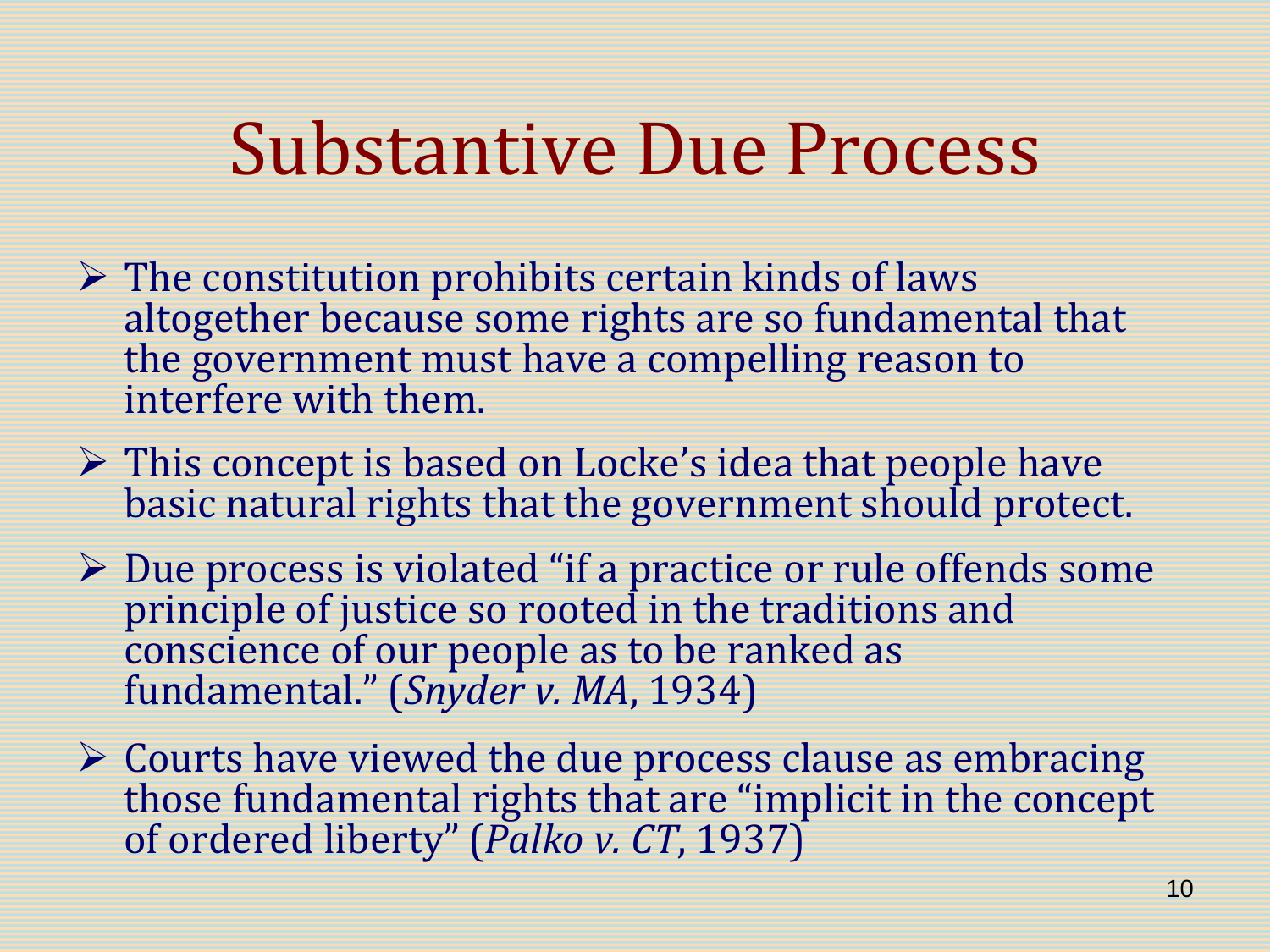Substantive due process

Requires that a law be: Publicly promulgated Equally enforced Independently adjudicated Fair Consistent with constitutionally guaranteed individual rights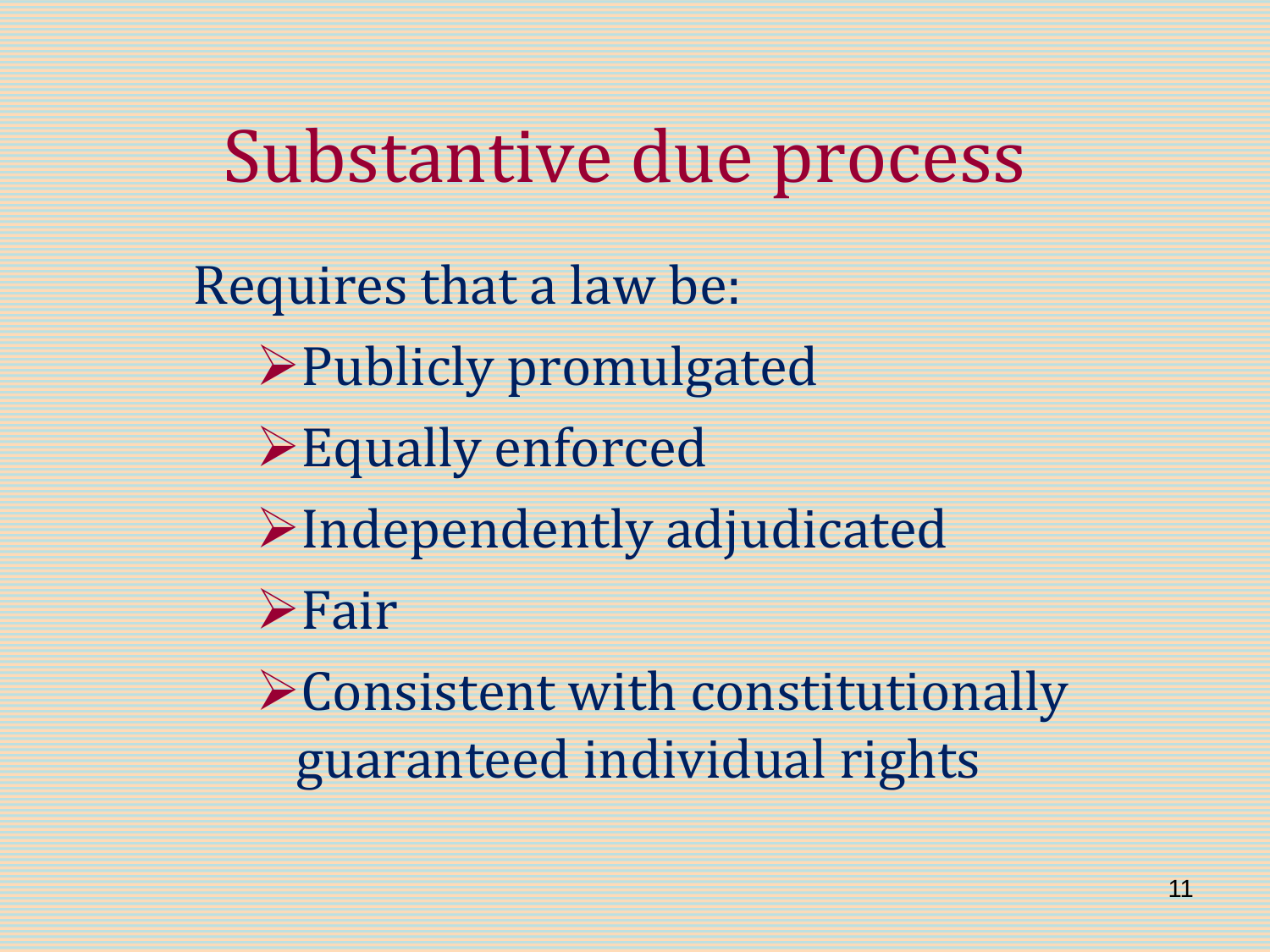# Substantive Due Process

- The US Supreme Court's view of what rights are fundamental has changed over time.
- For example, the right to private property was seen as so fundamental that Framers did not want to outlaw slavery (which obviously interferes with the liberty rights of slaves) at the Federal Convention in 1787.
- Following the Civil War, the  $14<sup>th</sup>$  Amendment's due process clause prompted substantive dues process interpretations to be urged on the Supreme Court as a limitation on state legislation.
- **Example 11 Initially the Supreme Court rejected this Slaughterhouse** Cases (1872).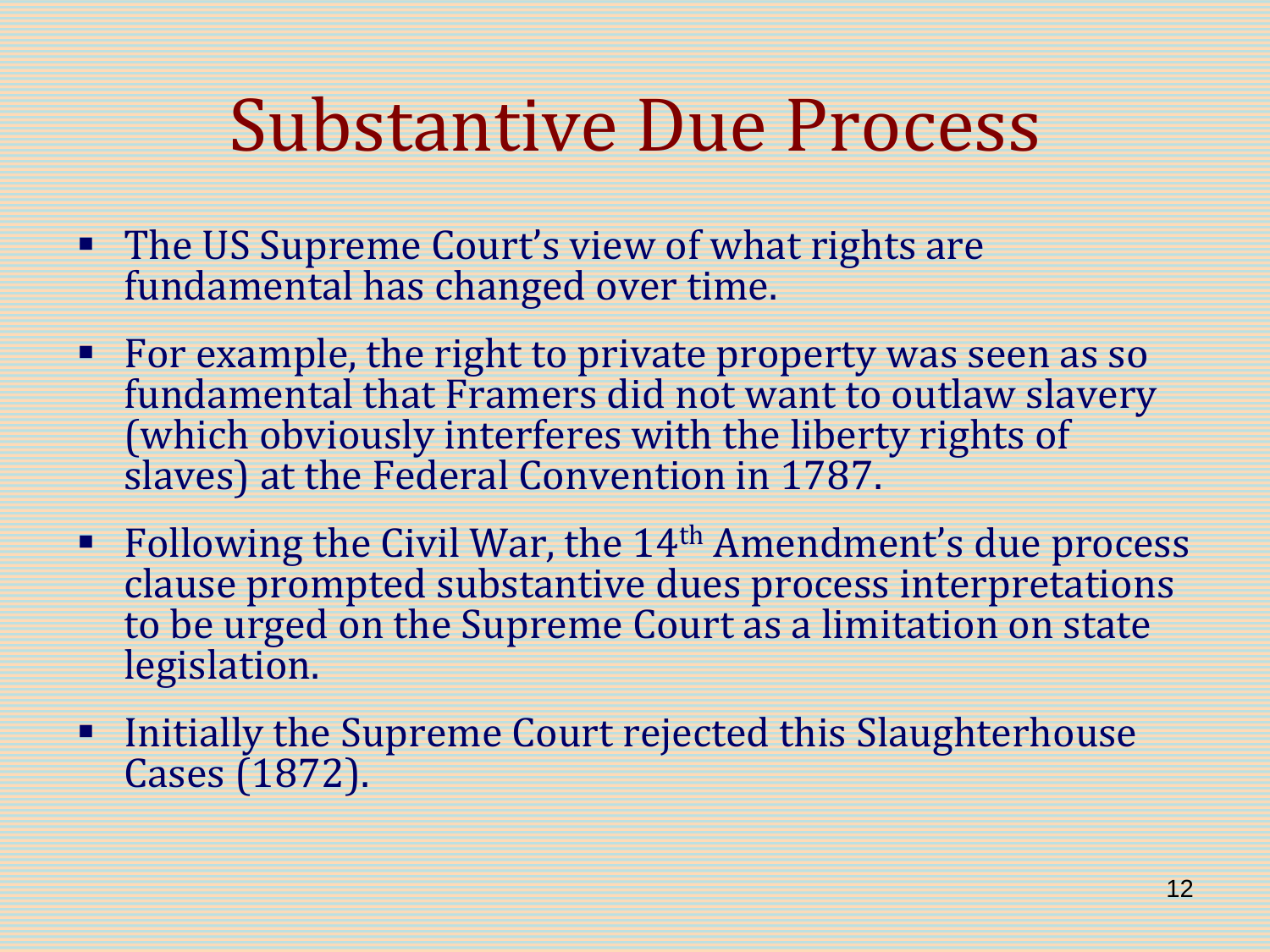

During late 1800s until the 1930s, the right to buy and sell one's labor was held to be so fundamental that strikes (a group agreeing to withhold labor) were outlawed.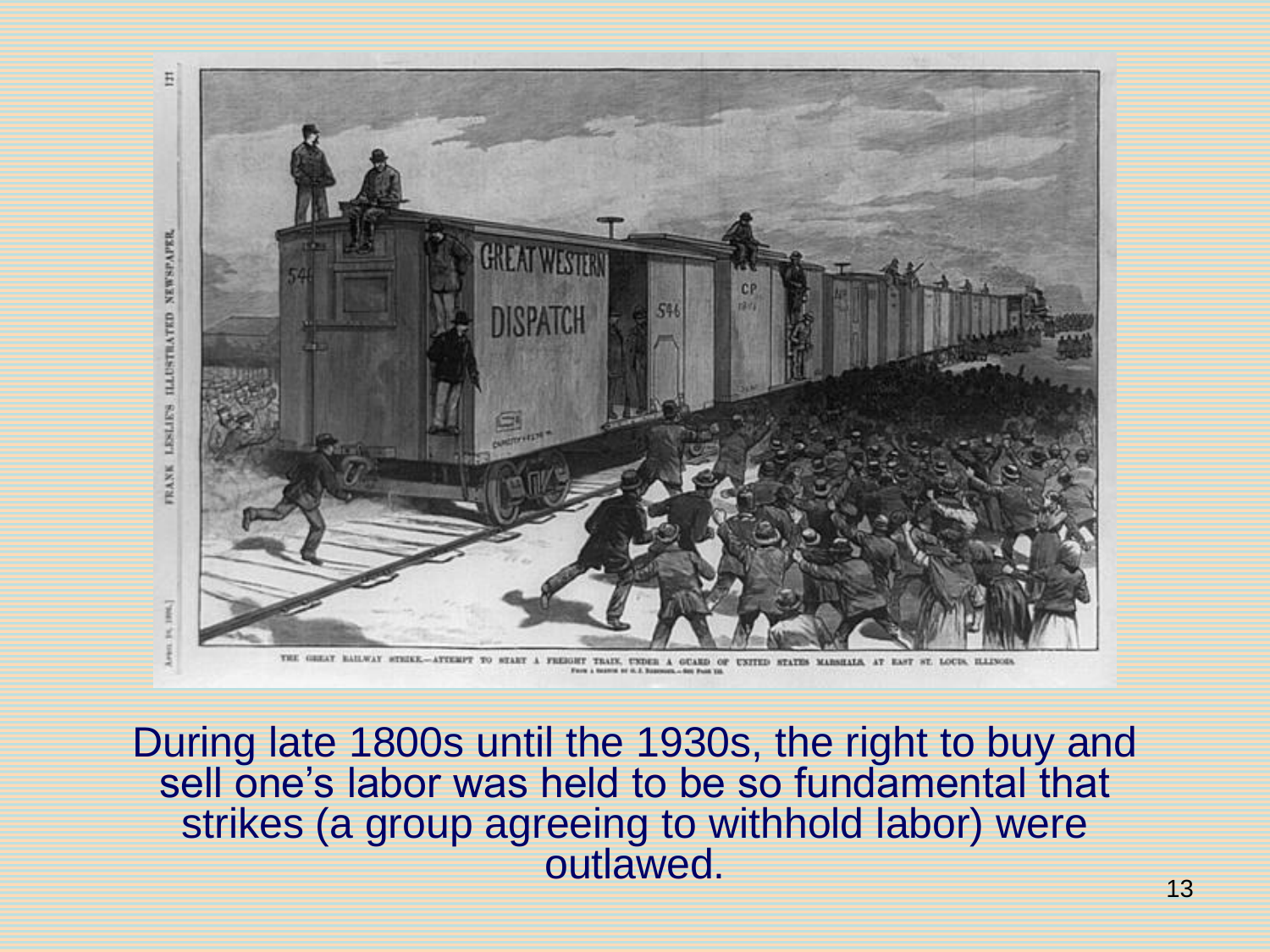

Laws establishing minimum wages and maximum hours were held unconstitutional until the 1930s when this view of economic due process abandoned.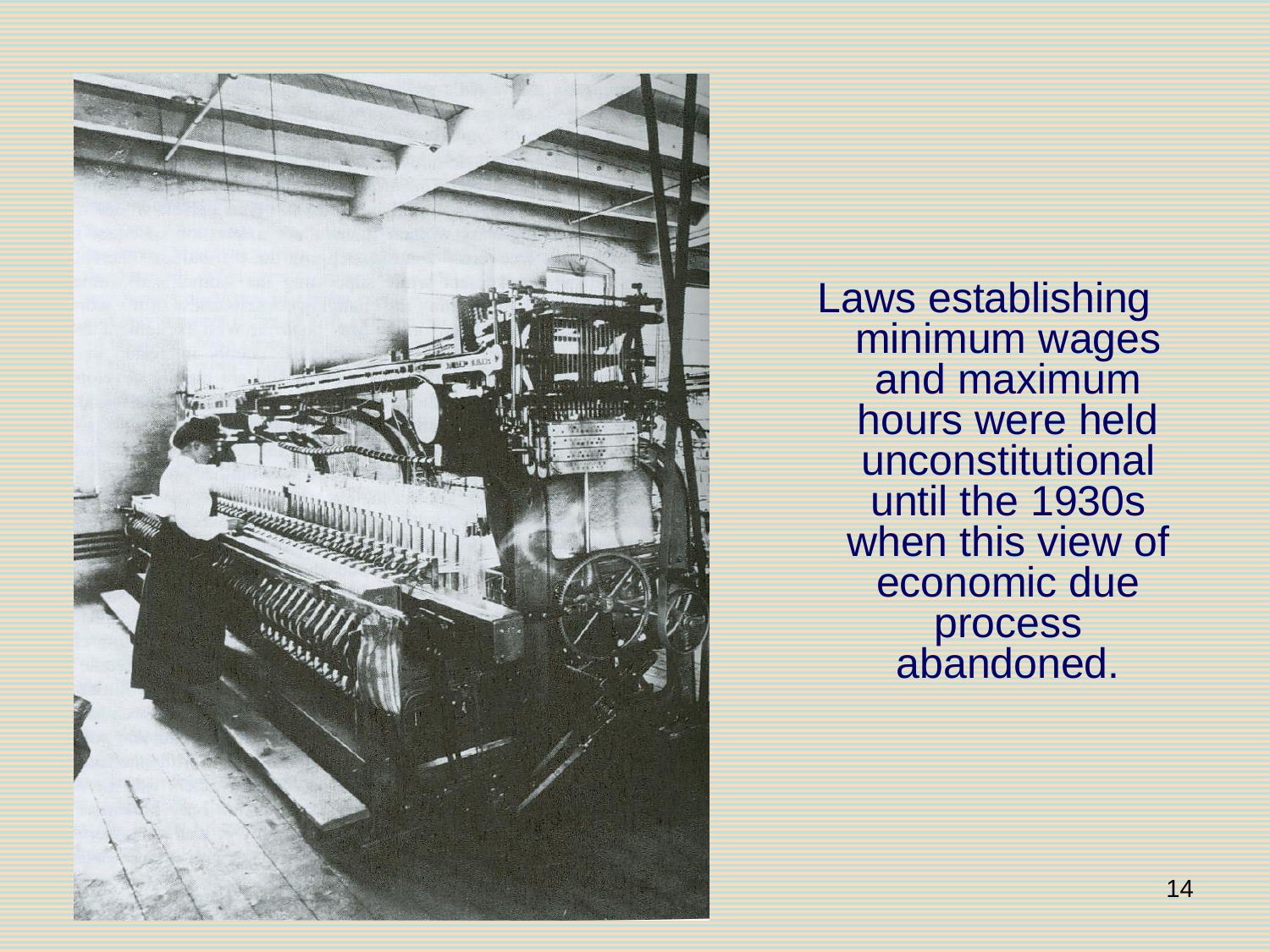# What do you think?

Would the following meet the criteria of substantive due process (explain why or why not):

- The school district sets a regulation that only girls can have lunch in school.
- **The town establishes an ordinance that only** people who live in town may drive cars in town.
- **The Congress decides that a secret committee** rather than the courts will decide criminal cases.
- **The President uses Executive Orders to require** immigrants from selected countries to pay \$50,000 in order to enter the United States.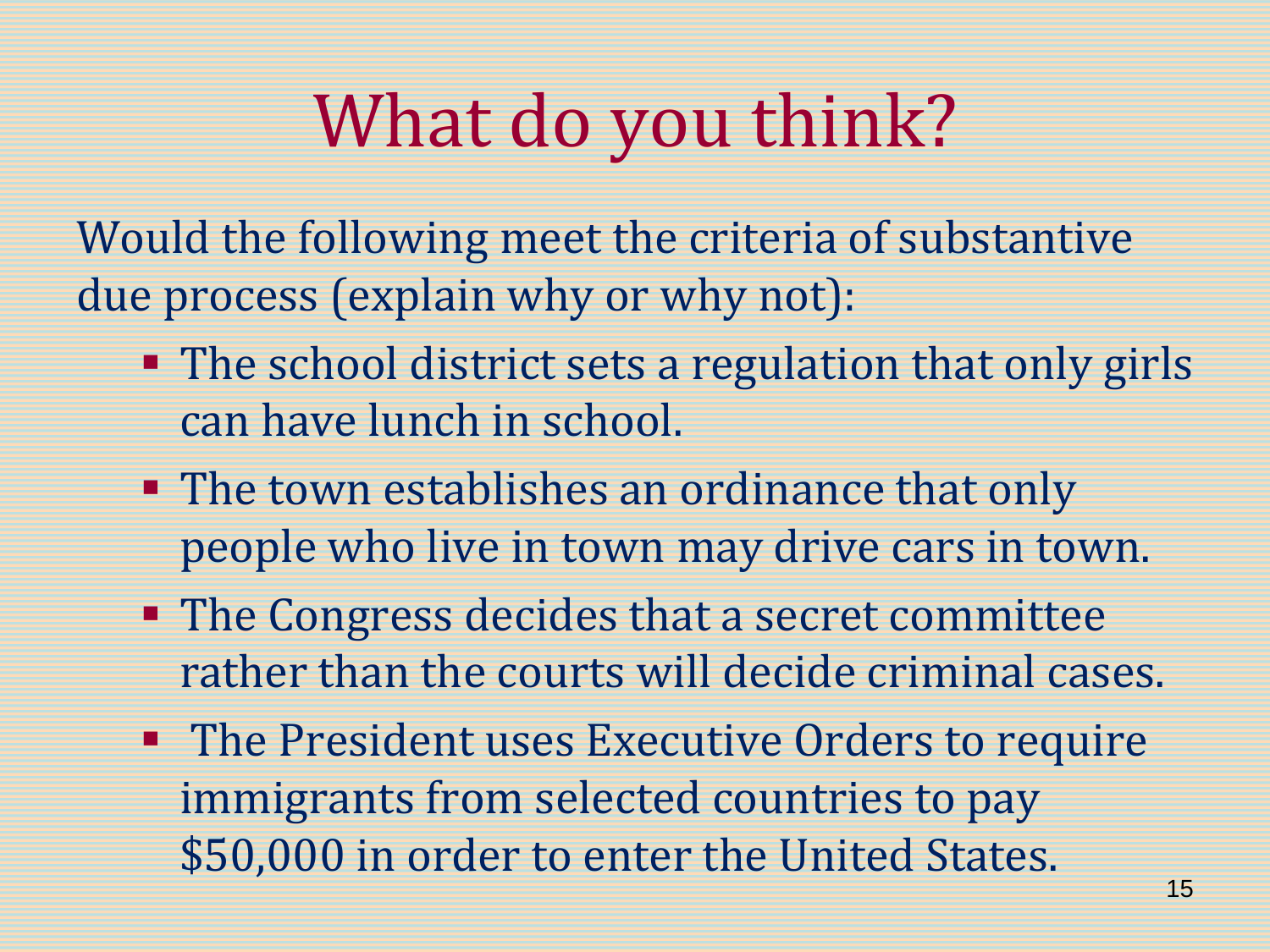Why would a free society be impossible without procedural due process?

- $\checkmark$  No rule of law
- $\checkmark$  Unlimited governmental intrusion into individual's private affairs
- $\checkmark$  No protection for individual rights
- $\checkmark$  No fair way to determine guilt of those accused of criminal acts or to determine fair punishment